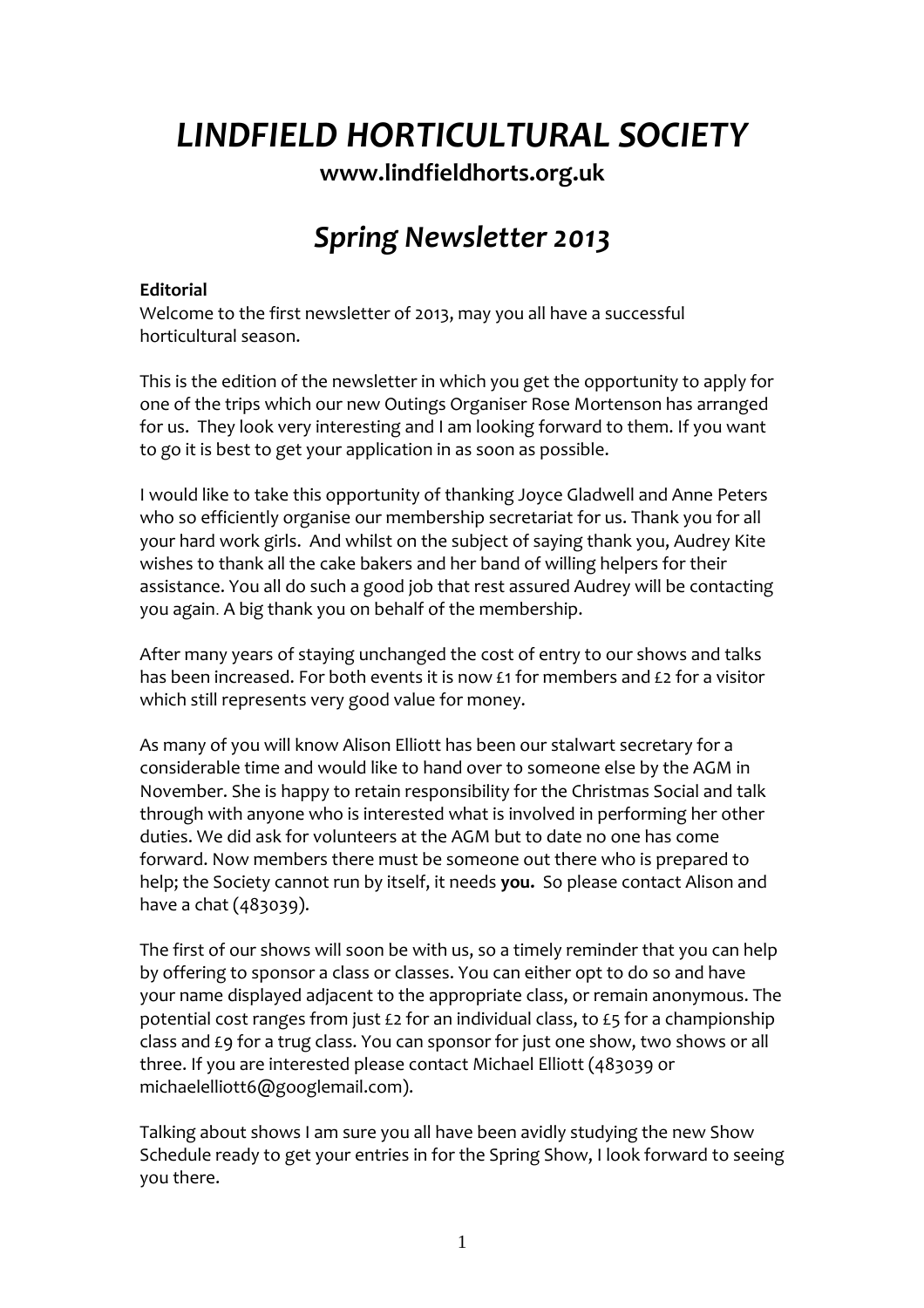## **Special Members Fuchsia Class for the 2013 Autumn Show**

It was announced in the last newsletter that for 2013 there would be a Special Members Fuchsia Class. A rooted fuchsia cutting would be offered for sale to members at the Spring Show for growing on and subsequent entry in the Autumn Show. The fuchsia which Noreen Smith has selected is "Checkerboard" which is a super plant, very free flowering having a profusion of single flowers with long red tubes, red sepals turning white and dark red skirts (corollas). It has an upright habit and has been given an Award of Garden Merit (AGM) by the RHS.

For the bargain price of 50p you will be able to buy: one rooted cutting , a suitable 9cm flower pot in which to pot it up and an instruction sheet. You will not be restricted to buying a single plant if you would like more than one. You will also have the opportunity to buy a bag of Noreen Smith's very own best potting compost. All you will then have to do is to plant the fuchsia, grow it on following the instructions and enter it in the Autumn Show. If you are unable to get to the Spring Show, and do not know anyone to ask to buy some plants for you, do not despair for as part of LHS's super service you have two options. Either you can contact Martin who will reserve some for you, but you will need to collect them from him at 39 Dukes Road (484120 or [martin.lindfield@btinternet.com\)](mailto:martin.lindfield@btinternet.com). Alternatively you can arrange to collect them from the Sundries Centre, in which case contact Noreen Smith (482097 or noreen.smith010@btinternet.com).

So let us have a forest of fuchsias (is that the right expression?) in the KEH this Autumn.

### **Rapture update**

How are your Rapture bulbs? Here are a few tips for looking after them and also to help you make the most of the flowers on Saturday 30<sup>th</sup> March, the day of the Spring Show:

- o Keep your pots well‐watered, especially when the bulbs are in flower
- o Rapture has narrow foliage which will require staking. It has a single flower to a stem
- o Don't expose the pots to too much warmth as this is likely to result in poorer quality blooms
- o Your best bloom is one that has a long narrow and round cup, swept‐ back petals and a short neck. The bloom should be looking downwards
- o Cut the flowers on the morning of the day before the show. Place in water in a cool place out of direct sunlight
- o A couple of daffodil leaves will enhance your exhibit. Vases are provided by the Society to stage your entry. Some paper or moss used as packing in the vase will aid its presentation

The special members' class for one stem of Rapture is Class 12 on page 20 in the schedule. 'Rule 17' has been waived for this class to enable two or more members of the same household who purchased Rapture bulbs from the Society to make their own entries in this class. You may have more than one stem of Rapture to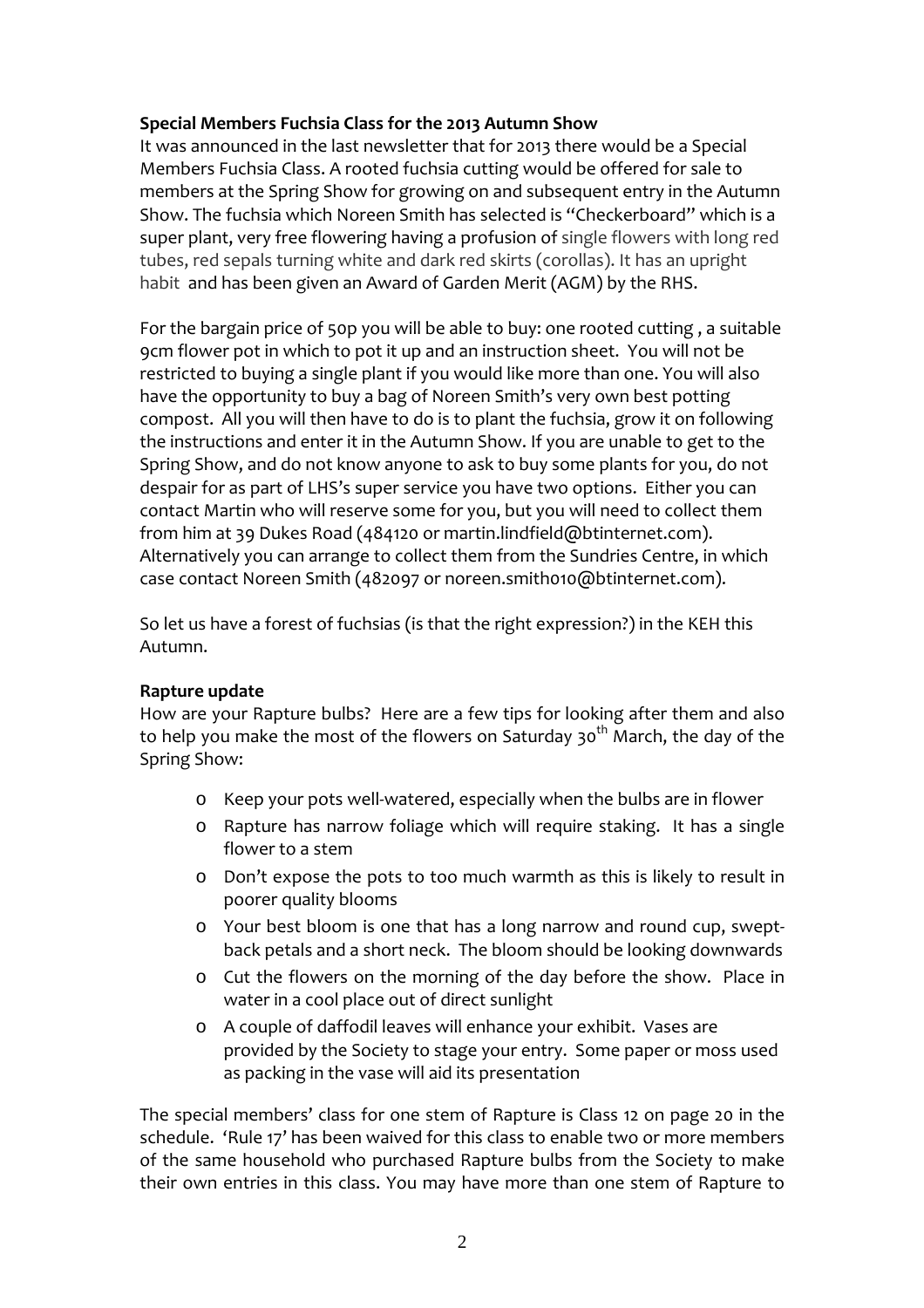show. As it is classified as a Division 6 daffodil, it may also be entered into one or more of the following classes:

|          | o Members' Class 13 | Five stems (can be mixed with other daffodil  |
|----------|---------------------|-----------------------------------------------|
|          |                     | cultivars)                                    |
| $\Omega$ | Members' Class 18   | Three stems (can be mixed with other Division |
|          |                     | 6 cultivars)                                  |
| $\Omega$ | Members' Class 24   | One stem                                      |

If you are a member who has not previously won a first prize in any daffodil class, you could also enter Rapture stems in Classes 1, 2 and 7.

I am looking forward to seeing your blooms at the Show and if you need any advice beforehand, please contact me (440148). *Richard Hilso***n**

## **Spring Show**

It will soon be time for the first of this year's shows and what a welcome sight it always is to see all the spring flowers in the King Edward Hall. But there is so much more to enjoy as well both floral and edible, not to mention the junior exhibits, handicraft and photography. Some people it is rumoured make straight for the tea room and seeing all the lovely cakes and scones just asking to be sampled who can blame them.

This year there are two new classes. For members not having previously won a first prize for a houseplant:

11. One pot of a flowering or foliage houseplant; and for **all** members: 45. One pot of one or more growing hyacinths

So good luck with your entries.

## **Outings 2013**

Set out below are the details for this year's visits. Because of the popularity of the outings only members of the Society may purchase tickets. This means that tickets may not be bought either by members for their guests or by non‐members of the Society. Application Forms are available at the end of the newsletter, a separate one for each visit and *please could you also send a separate check for each trip.* Do contact me if you have any queries and I will be happy to help (Rose Mortenson 483229).

## *Thursday 25 July ‐ Woolbeding Gardens and Uppark House*

Woolbeding is an extensive modern garden developed by a member of the Sainsbury family. Although a National Trust property, it has only recently been opened to the public and all visits must be pre‐booked so we are likely to have the garden more or less to ourselves. The planting is dramatic and constantly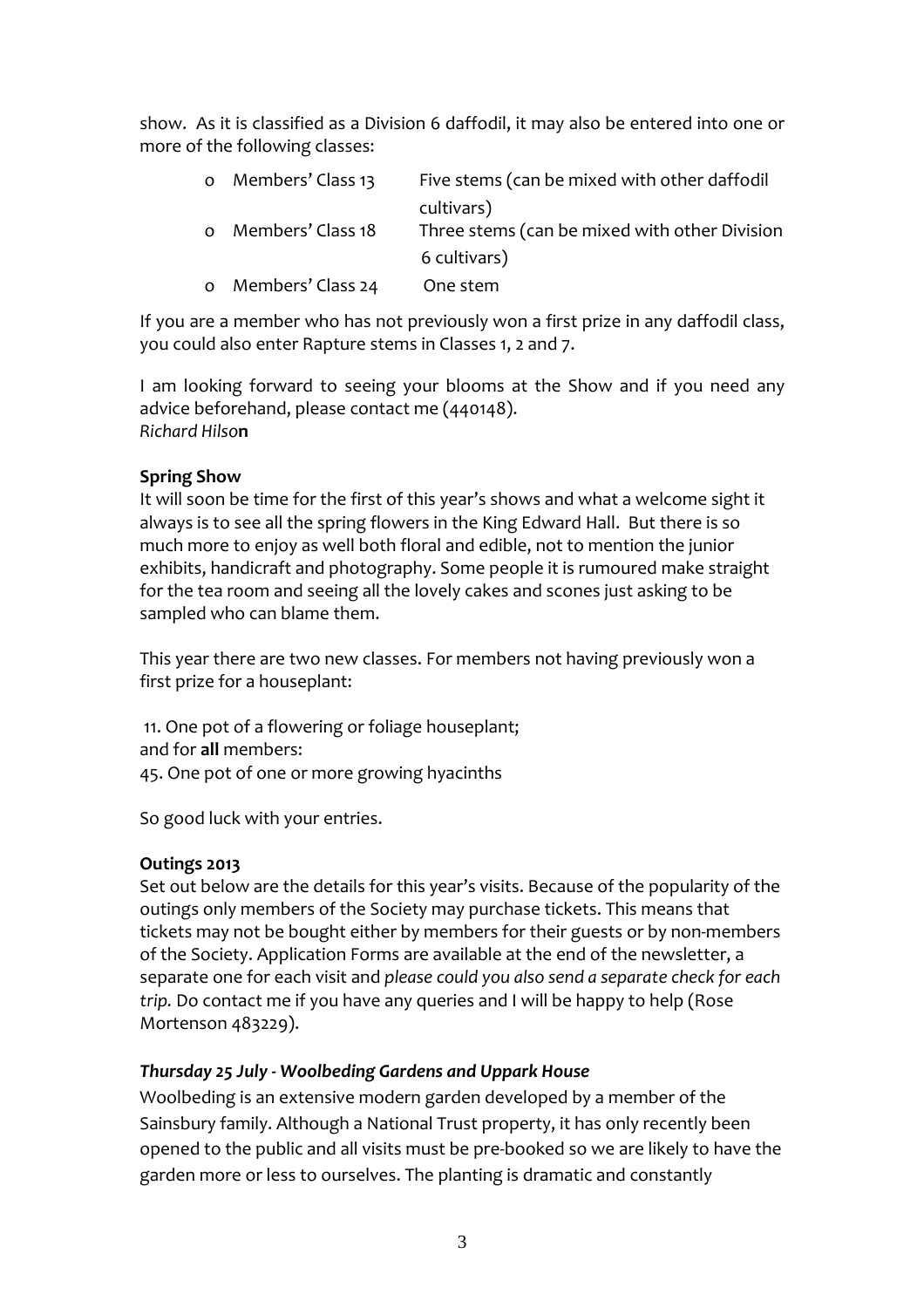changing and they warn us that plants are not labelled but the gardeners are really happy to be asked about them! The highlights included:

- o Colour themed garden 'rooms'
- o greenhouse and vegetable garden
- o ruined abbey
- o woodland walk
- o small lake with a Chinese bridge
- o summer house and an orangery where you can browse gardening magazines and articles

There are no visitor facilities beyond toilets and as it is not possible to visit the house, you may want to bring a flask! We will move on to Uppark House and Gardens in time for lunch.

Uppark is in a beautiful setting high on the South Downs with stunning views to the sea. The gardens are Regency and have been recently restored to their original style. The house which dates from 1690 is open to the public, and although it was seriously damaged by a fire in 1989 it has since been restored. This is also a National trust property and offers:

- o Woodland walks and wonderful views
- o Summer bedding borders
- o 2 Neolithic burial grounds
- o Collections of paintings, ceramics and textiles
- o Restored servant's quarters and subterranean passages
- $\circ$  An amazing 18<sup>th</sup> century dolls house

The properties are relatively close so we would be leaving Lindfield at 9.00am and expect to arrive home by 6.00pm. The fee for National Trust members will be £13.00 or £27.00 for non‐members. The fee covers coach fare plus tip and entrance to both properties.

## *Thursday 12 September – Bletchley Park*

Bletchley Park near Milton Keynes, is famous for its wartime role as a centre for code breaking and as the birthplace of the modern computer but yes, it does have a garden. It is a fascinating place to visit with so many exhibitions and activities including:

- o Enigma, Turing, Bombe and Colossus projects
- o Collections such as: Churchill Memorabilia; Toys from the 30's; Pigeons at War; the Wartime Post Office and a Home Front display
- o Gardens and a lake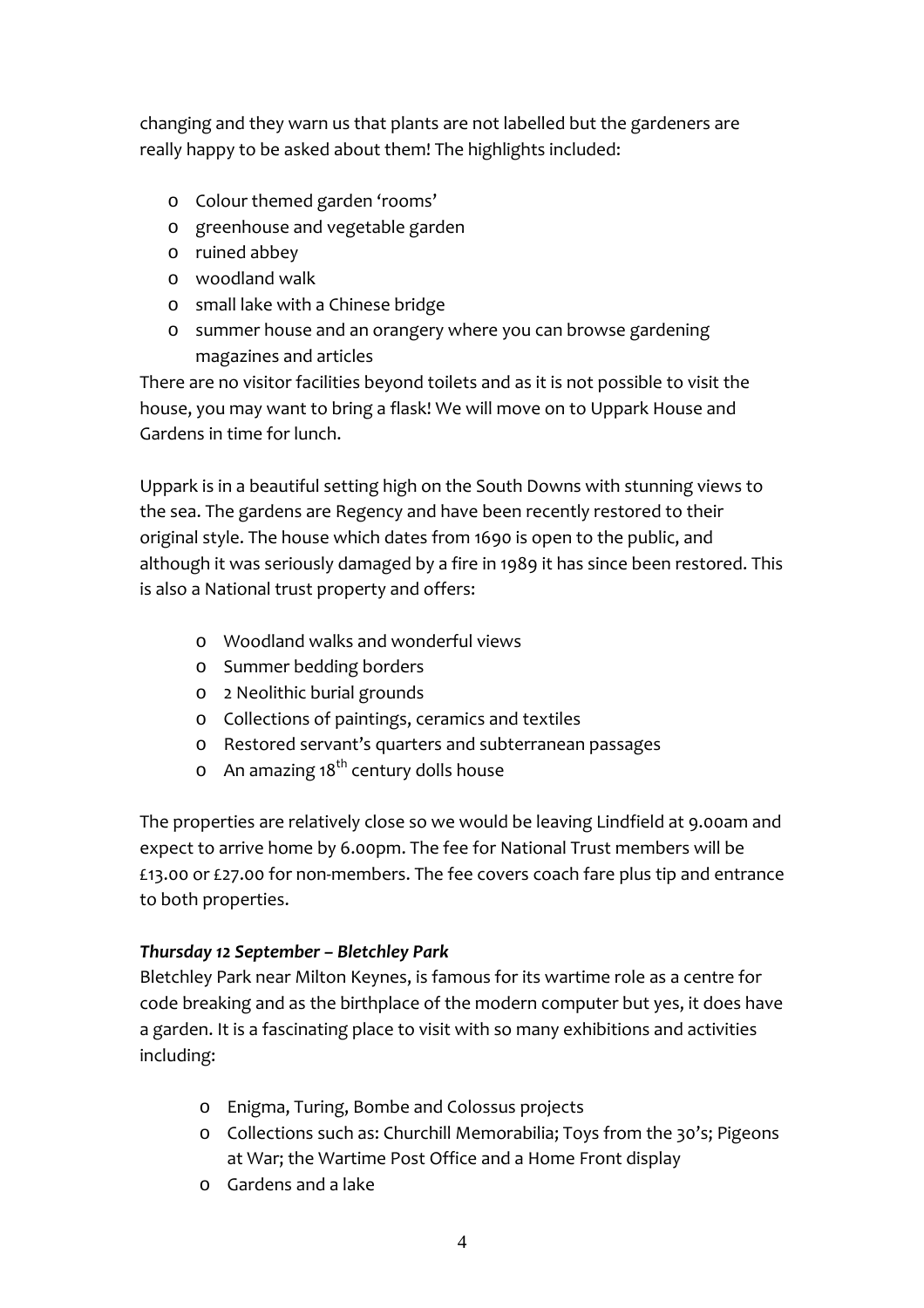o American Garden Trail celebrating the links between the UK and the USA

A short film and a conducted tour taking between 60 and 90 minutes are included leaving plenty of time to explore further. This trip does include a lot of walking. The journey time is about two and a half hours so we are scheduling in a short comfort break on route. We will leave Lindfield at 8pm and arrive back by about 7pm. There is a café on site and wheelchairs are available. The fee is £28 and this includes coach travel and tip, entrance, a film show and guided tour. It does not include entrance to the National Museum of Computing which is also on site and costs approximately £2.50.

*Rose Mortenson*

### **Pumpkin Cup**

For the Autumn Show in future we will be awarding a new cup , the LHS Pumpkin Cup which has kindly been donated by Ian and Margaret Cooper. It will be awarded to the member showing the pumpkin having the largest diameter. This is always a class which provokes much comment and interest by our visitors, so get prepared members to see if you can be the first winner.

## **Can you help?**

In an earlier Newsletter it was mentioned that St Peter and St James Hospice would like to hear from anyone who would be interested in opening their garden to raise funds for the charity. Sue and Jim Stockwell would like to support this idea by opening their garden in Denmans Lane, so long as we can find a few more gardens to make up a garden trail. Surely there must be a few Lindfield gardeners out there who could join us. Gardens don't need to be large or manicured, people love to wander round any interesting garden. If you would like to find out more, please contact the Stockwells (jamesastockwell@aol.com or 459363). *Jim Stockwell*

### **Fantastic Bargains and quality at the Sundries Centre**

Attached to the newsletter is a copy of the latest price list for the Sundries Centre. Once more Noreen will be enabling us to benefit from wholesale level prices but with top quality products. This year she is also offering the potato sacs which Barry Newman, chairman of the National Vegetable Society, waxed lyrical about during his talk to us after our AGM. The Sundries Centre offers unbeatable value so do yourself a good turn and get down to Spring Lane….

## **Sundries Centre Spring Opening Dates (from 9.30am‐11.00am)**

| March | Saturday 9 <sup>th</sup>  |
|-------|---------------------------|
| March | Sunday 17 <sup>th</sup>   |
| March | Saturday 23rd             |
| April | Sunday 7 <sup>th</sup>    |
| April | Saturday 20 <sup>th</sup> |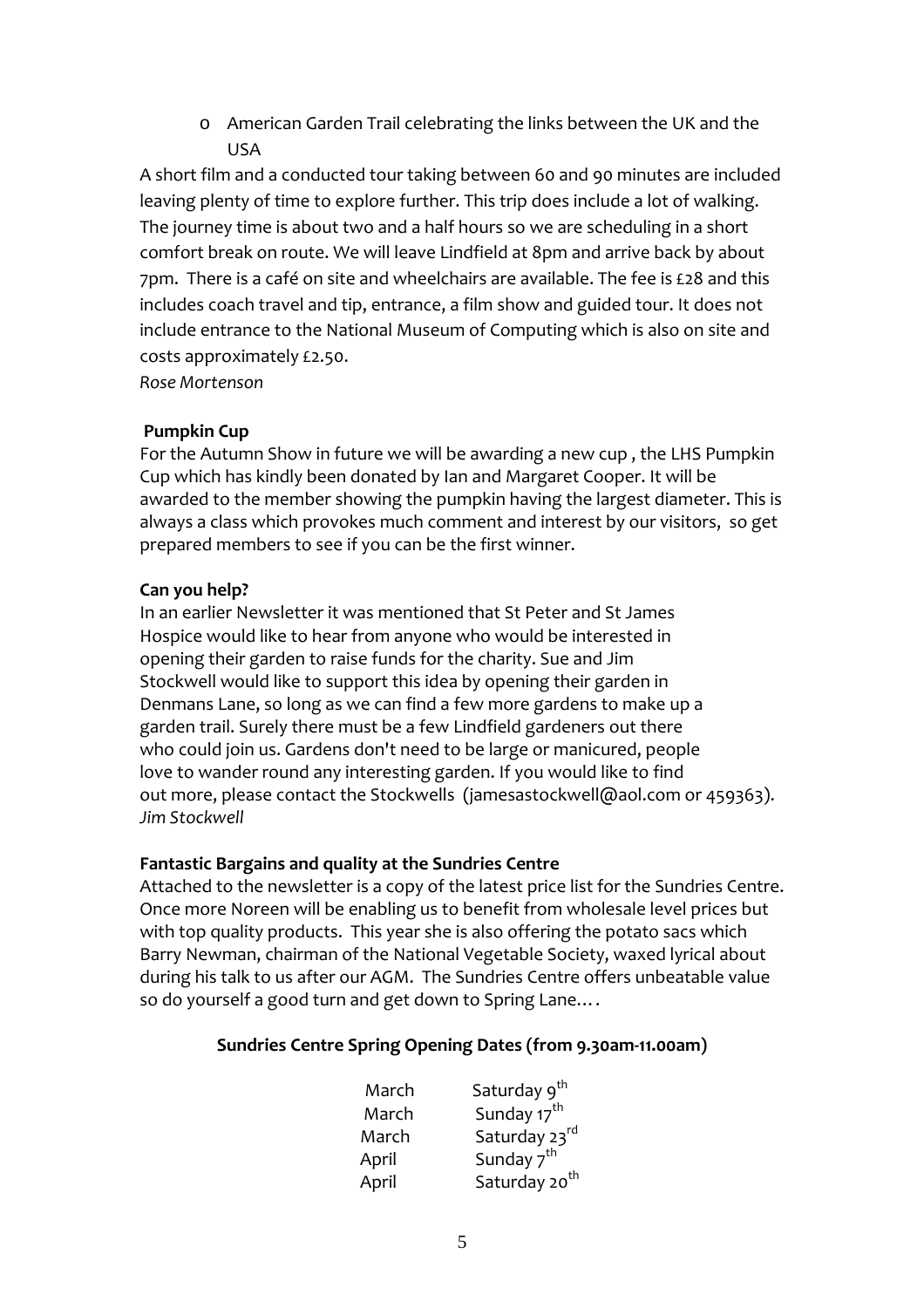| April | Sunday 28 <sup>th</sup>   |
|-------|---------------------------|
| May   | Sunday 5 <sup>th</sup>    |
| May   | Saturday 11 <sup>th</sup> |
| May   | Saturday 18 <sup>th</sup> |
| May   | Sunday 26 <sup>th</sup>   |

#### **Village Day Show**

Building on the success of the first Village Day Show organised last year by Claire Fuller she will be holding another one this year on the 1<sup>st</sup> June. The LHS will again be supporting it and I would urge as many of you as possible to try and enter something. Full details about the individual classes will be available shortly at our events and Martin will email the information to those of you on our email list.

#### **Advertisement amendments**

Our Advertising Manager has asked that your attention is drawn to two amendments regarding the advertisements in the show schedule. Firstly in the list of "Our Advertisers", our valued advertiser 'The Book Guru' has been incorrectly described on p8, the entry should read:

**"Book Guru"**, Book writing & publishing advisor, Haywards Heath.

On p62 please add to the Clough's advert: "now open every Sunday from 8am until 2pm".

### **Hospice**

St Peter and St James Hospice again have coppiced cuttings suitable for use as pea and bean sticks, available for collection from the Hospice. Several members availed themselves of this opportunity last year. The preferred collection times are either Friday or Saturday mornings, but please telephone Bob Jacobs first (451682) to make the necessary arrangements. A donation to the Hospice in exchange would be appreciated. Also available shortly for collection will be bags of logs, which are priced at £5 a bag. If you wish to order these please contact Ian Cooper (482526). Last year the volunteer gardeners raised £300 for the Hospice as a result of the donations for the bean sticks and the sale of the logs. *Sally McBirney*

#### **Open Gardens**

We will be helping to promote local 'Open Garden' events this year - they're a great way to have a day out (often with tea and cakes!), give you some new gardening ideas and the chance to chat to fellow gardeners – all for a small donation to charity. Copies of the National Gardens Scheme 'Yellow Book' will be available soon. We will also have leaflets at our events advertising the gardens open in aid of our local hospices, St Catherine's and St Peter and St James. *Rosemary Humphreys*